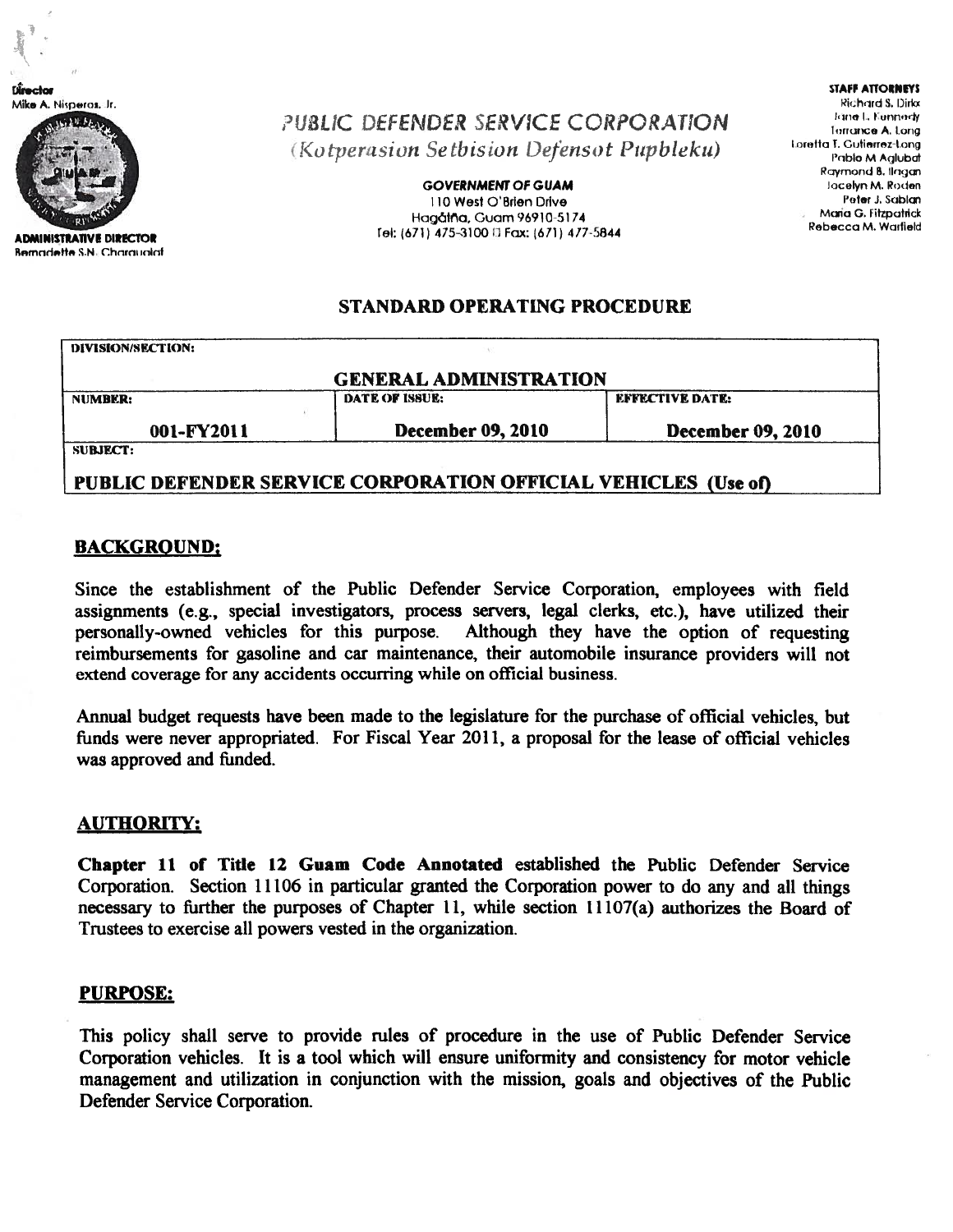SOP No. 001-FY2011 Use of Official Vehicles Page 2 of 7

### APPLICABILITY:

This Standard Operating Procedure shall be adhered to by employees who require the use of Public Defender Service Corporation vehicles for the purpose of carrying out their official duties and responsibilities. This includes Special Investigators, Process Servers, and/or Attorneys.

#### POLICY;

In accordance with Section 1103 of Title 4 Guam Code Annotated, government vehicles shall be used for official purposes only. Thus, the use of Public Defender Service Corporation (PDSC) vehicles shall be restricted to travel performed by a person in an official capacity or as a PDSC employee, provided that the purpose of travel shall be related to the performance of duties or activities conducted under express authorization of the Corporation. At no time may an employee drive an official vehicle to his/her home.

Reservations for PDSC official vehicle(s) may be made in advance with the Official Vehicle Officer, and/or in accordance with a written Schedule of Use developed by the division heads of the Investigations and Process Services divisions, and approved by the Administrative Director.

#### PROCEDURES:

#### L OPERATIONS

- 1. All operators of official vehicles must possess a valid Guam operator's license for the type of vehicle to be operated. Affected employees shall submit a copy of their current Guam operator's license to the Official Vehicle Officer for PDSC files.
- 2. Operation of an official vehicle shall be executed in a safe and prudent manner, obeying all parking and traffic regulations. A parking or traffic violation becomes the operator's personal liability, and may be subject to disciplinary action.
- 3. Unauthorized passengers shall not ride in government-owned or governmentleased vehicles. Unauthorized passengers are private citizens not employed, involved, or participating in any Public Defender Service Corporation activity or business.
- 4. Driving while under the influence of alcohol or drugs is prohibited.
- 5. In accordance with Section 26103 of Title 16 Guam Code Annotated, each driver and passenger of a vehicle shall wear <sup>a</sup> properly adjusted and fastened safety seat belt.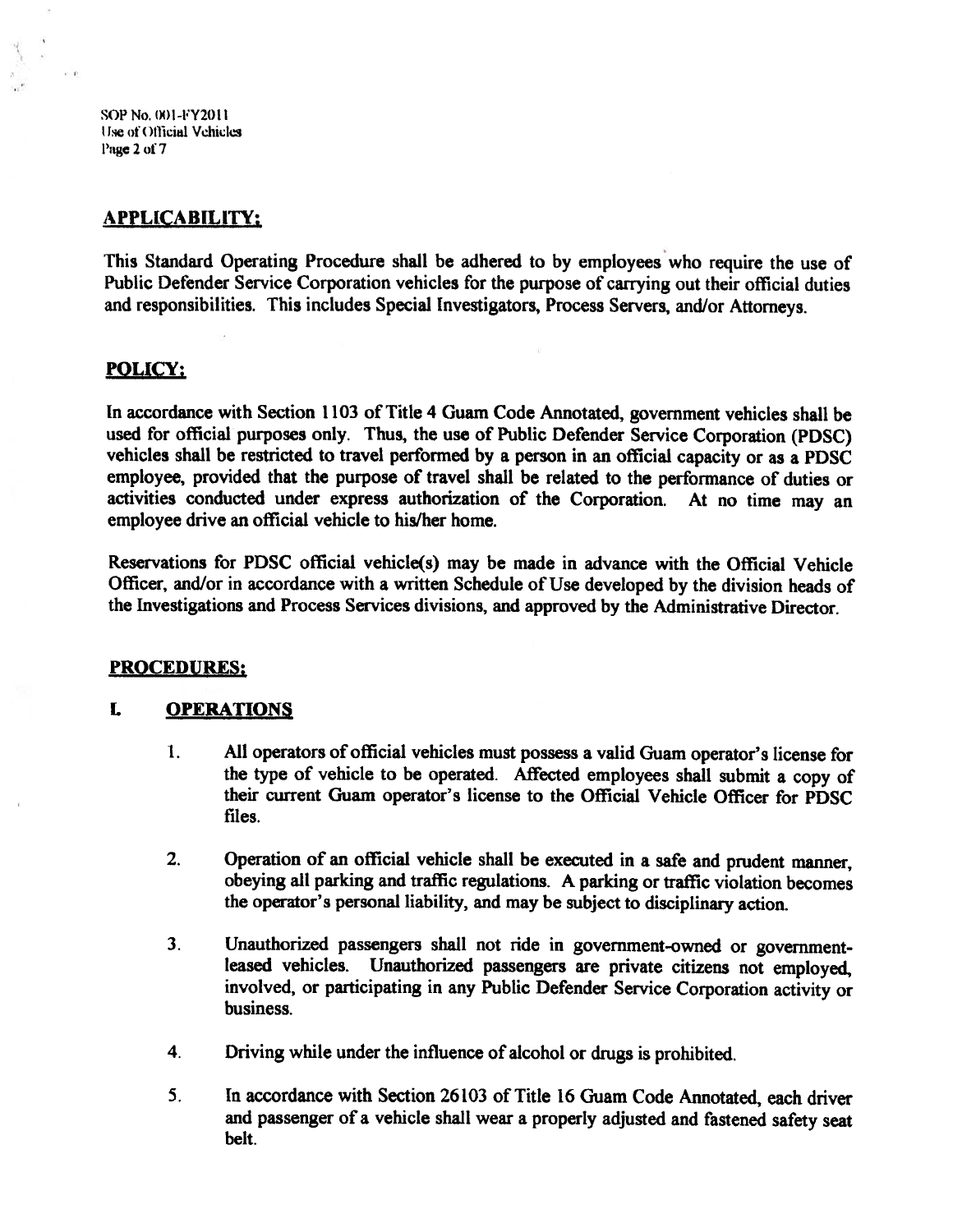SOP No. 001-FY2011 <sup>I</sup> Ise of Official Vehicles Page 3 of 7

- 6. Operators will be responsible for completing <sup>a</sup> Motor Vehicle Trip 'Ticket(s), and for inspecting the official vehicle for any apparent damages BEFORE and AFTER each use. All damages not previously noted must be reported to the Official Vehicle Officer or his/her designee prior to removing the vehicle from Public Defender Service Corporation premises. The Official Vehicle Officer will be responsible for reporting damages to the Administrative Director (who is also the designated Procurement Officer), and the Records, Property & Archiving Technician.
- 7. Operators shall ensure that the fuel gauge reads no less than one quarter (1/4) tank before the return of the vehicle. In doing so, <sup>a</sup> reading of one quarter (1/4) tank shall be reported to the Official Vehicle Officer immediately so that arrangements may be made for refueling.
- 8. Upon completion of official duties, the vehicle must be parked in the designated space of the Public Defender Service Corporation's facilities, and the completed Motor Vehicle Trip Ticket, any gas receipts and the keys for the official vehicle shall be submitted to the Official Vehicle Officer or his/her designee. The Motor Vehicle Trip Ticket must be turned in on <sup>a</sup> daily basis; however, if this is not possible due to extended usage, the Motor Vehicle Trip Ticket must be turned in to the Official Vehicle Officer first thing the following morning.

#### II. REPORTING OF INCIDENTS

 $\mathbf{1}$ . Operators of official vehicles must immediately report all accidents and incidents of damage or theft of Public Defender Service Corporation vehicles to the Official Vehicle Officer or his/her designee, the operator's immediate Supervisor, and proper law enforcement authorities. An initial verbal report must be made, and shall be followed by <sup>a</sup> written report, via the Official Vehicle Officer, to the Administrative Director/Procurement Officer detailing the circumstances of the incident. The written report must be submitted no later than three (3) working days from the date of the incident known to the employee.

The written report must include:

- a. The date, time and place of the incident;
- b. The identities of all parties involved;
- c. The description and license plate numbers of the vehicles involved;
- d. The circumstances of the incident;
- e. The description of personal injury or property damage involved;
- $f$ . The name of the insurance company and policy number(s), if any; and
- g. The police report and case numbers.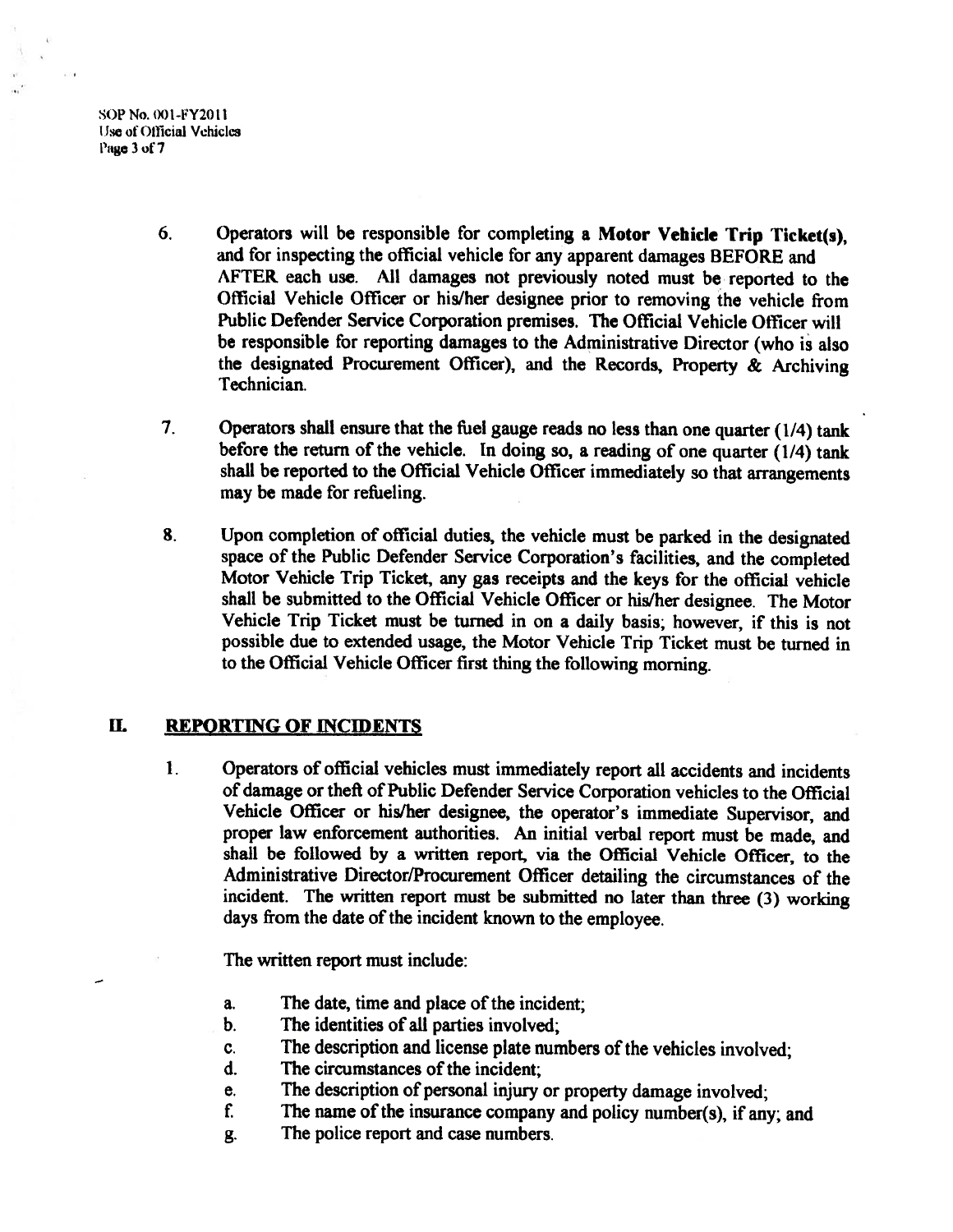SOP No. 001-FY2011 Use of Official Vehicles Page 4 of 7

- 2. Accidents or incidents resulting in personal injury or Fatality or property damage amounting to \$250.00 or more must be reported by the operator to the Department of Revenue and Taxation within ten (10) days of the accident pursuant to Section 19105 and Section 19106(a) of Public Law 20-216.
- 3. Failure to report accidents or incidents of injury or damage, or fleeing the scene of an accident may be cause for disciplinary action.

#### Ill. NEGLIGENT OPERATION OR ABUSE OF AN OFFICIAL VEHICLE

- 1. If abuse, negligence or misuse on the part of the employee, regardless of whether the employee is the operator of the vehicle, including a violation of any provision of this Standard Operating Procedure, is suspected to be a factor involved in the accident, the employee's immediate Supervisor shall submit a written request to the Administrative Director to conduct an internal investigation. The Administrative Director is responsible for assigning the internal investigation.
- 2. The internal investigation of the incident and circumstances relating to the incident shall be presented in writing and will include findings and recommended disciplinary action, if any. The report shall be submitted to the Administrative Director within ten (10) working days.
- 3. The Administrative Director shall render a written decision within five (5) working days following receipt of the report.
- 4. Should the Administrative Director find that the damage is the result of the employee's own willful or wanton misconduct, the employee in question may be required, at the discretion of the Administrative Director, to reimburse the Public Defender Service Corporation for any expenses incurred as a result of the accident or incident, apart from disciplinary action, if any.

## IV. MAINTENANCE OF VEHICLES

- 1. The Administrative Director/Procurement Officer (with the assistance of the Official Vehicle Officer), shalt control the operations of the PDSC official vehicle(s) in accordance with the policies and directives outlined herein.
- 2. In addition to the requirements stated on the Motor Vehicle Trip Ticket form the authorized Public Defender Service Corporation Gas Card Holder must examine (or have examined), the associated parts of the vehicle to determine if minor services are needed while refueling the PDSC vehicle. Some examples include,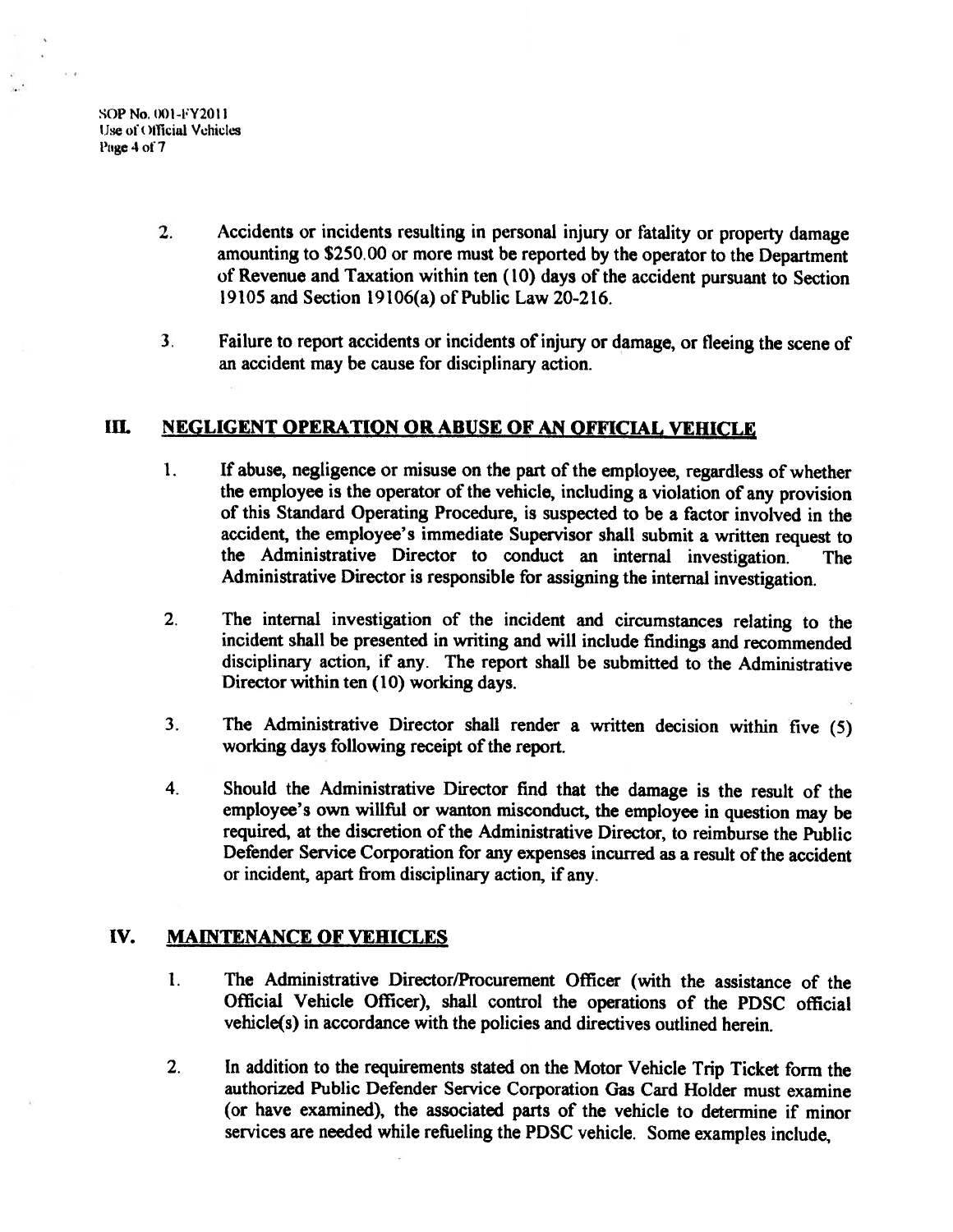SOP No. 001-FY2011 Use of Official Vehicles Page 5 of 7

> but are not limited to: checking the engine/transmission oil, coolant, battery, brake fluid, etc., levels. If the PDSC Gas Card Holder determines that the vehicle requires service, he/she shall inform the Official Vehicle Officer or his or her designee. The Official Vehicle Officer or his/her designee shall then make arrangements with appropriate authorities as specified in the Vehicle Lease Agreement/Contract.

- 3. Prior to the expiration of decals, annual renewals of Safety Inspections and Vehicle Registration(s) shall be conducted as specified in the Vehicle Lease Agreement/Contract. The Official Vehicle Officer or his/her designee shall ensure timely compliance with the respective provisions in this regard, contained in the Vehicle Lease Agreement/Contract.
- 4. Operators of the official vehicles are responsible for basic cleanliness to ensure that both the interior and exterior of the vehicle be kept clean, such as emptying trash, dusting floor mats, etc. Should the vehicle require thorough cleaning, the operator shall inform the Official Officer or his/her designee, who shall then submit appropriate documents and/or make arrangements for this purpose.
- 5. Preventative maintenance on the official vehicles should be performed in accordance with provisions reflected in the Vehicle Lease Agreement/Contract.

#### V. RE-FUELING OF OFFICIAL VEHICLE(S)

The following procedures shall be followed relative to the retheling of Public Defender Service Corporation's official vehicles:

1. A formal memorandum signed by the PDSC Executive Director shall be addressed and delivered to the Chief Procurement Officer at the General Services Agency (GSA) of the Government of Guam, requesting inclusion of the respective official vehicle in the Government of Guam Gas Card Program. This memorandum shall include <sup>a</sup> copy of the vehicle's registration issued by the Department of Revenue and Taxation, Motor Vehicle Licensing division.

2. The Chief Fiscal Officer of the Public Defender Service Corporation shall coordinate with the Department of Administration, in order to establish an account number that all fuel Billings are to be charged to by Central Accounting, Department of Administration. furthermore, the Chief fiscal Officer shall be the "Point of Contact" for the GSA and Central Accounting Division of the Department of Administration regarding fuel transactions, gas cards, authorized vehicle(s), etc.

3. The Administrative Director shall appoint two (2) PDSC employees who are authorized to be issued fleet Gas Cards. The names, position titles, division/section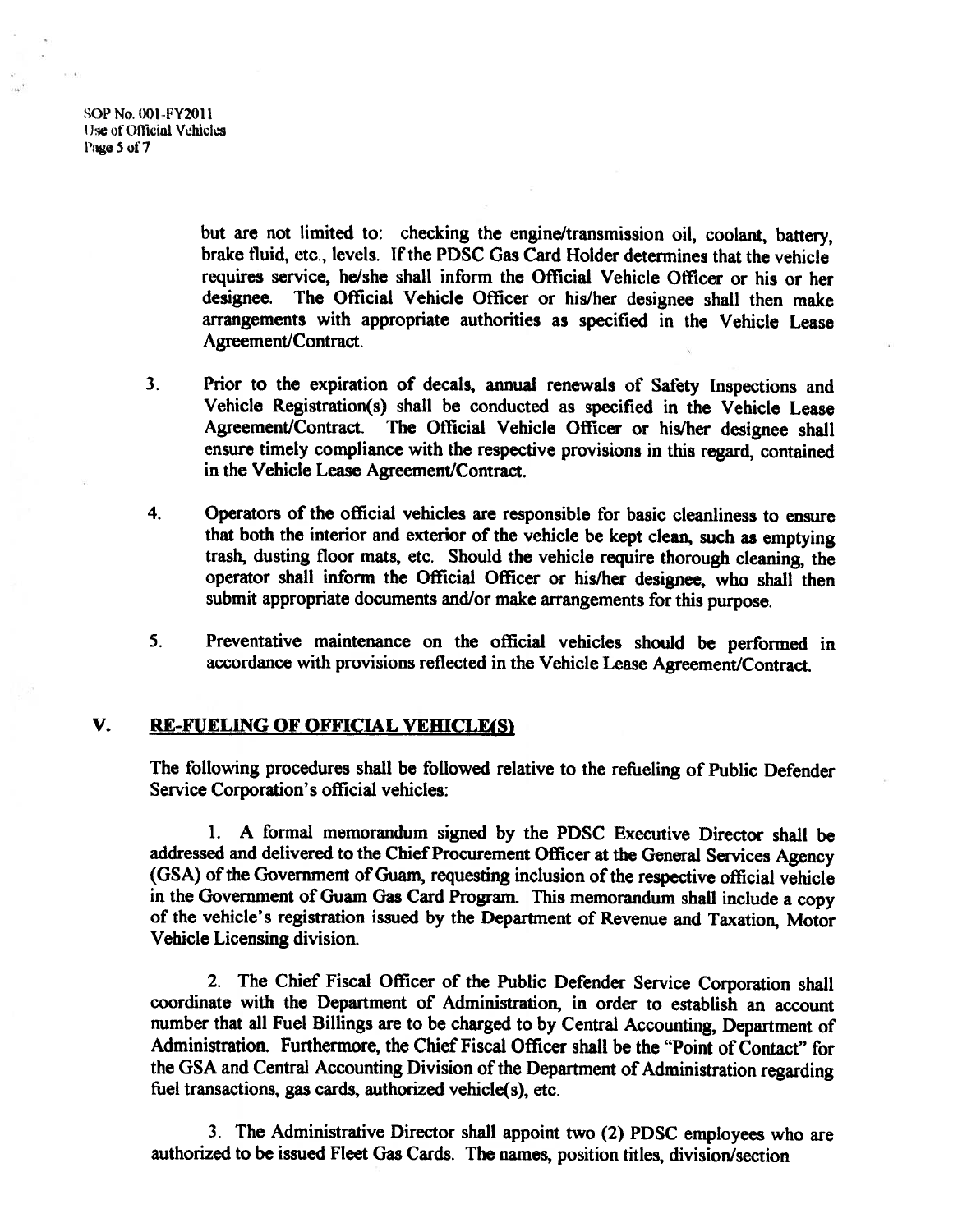SOP No. 001-FY2011 Use of Official Vehicles Page 6 of 7

> assigned to, and Emptoyee Identitication Badge numbers must be provided to the Chief Procurement Officer at the GSA, on the same memorandum referred to in item #1 above. Employees who are issued Fleet Gas Cards MUST attend a Gas Card Orientation conducted by GSA. Employee tdentitication badges must be brought to the orientation.

> 4. All Gas Cards issued by GSA are the property of the Government of Guam, and must be surrendered upon demand. If lost, please contact Ms. Marissa D. Leon Guerrero at 475-1720 immediately. A formal memorandum to Ms. Leon Guerrero must follow, indicating whether or not replacement cards will be issued. An incident report shall be filed with the PDSC Official Vehicle Officer as to the loss of the gas card. A copy of this report will be attached to the formal memorandum to GSA reporting the loss.

> 5. MI gas receipts must be submitted to the Chief Fiscal Officer or his/her designee, no later than the same day that the official vehicle was refueled. These receipts are for audit purposes against billing statements from the Department of Administration, Division of Accounts. GSA does not receive copies of any gas receipts from designated gas vendors. Any requests for copies of misplaced gas receipts must be made through formal memorandum from the PDSC Executive Director to GSA's Chief Procurement Officer, which will then be forwarded to the current gas vendor.

> 6. This same procedure will be adhered to when requesting any additions of vehicles, employees to be issued gas cards, and/or the removal of vehicles and/or staff from existing authorized lists.

#### VI. USE OF PRIVATE VEHICLES AND MILEAGE REIMBURSEMENT

The General Appropriations Act for Fiscal Year 2011, or Public Law 30-196, did not provide funding for off-island and/or local travel (mileage reimbursement) for the Public Defender Service Corporation. Therefore, employees who use their privately-owned vehicles for official purposes will not be reimbursed for miles travelled, as the PDSC is prohibited from expending government funds for this purpose.

#### VII. EMERGENCY SERVICES

An official vehicle utilized by an employee may encounter problems requiring immediate services. Should this occur, the driver is authorized to obtain the services necessary as defined in the Vehicle Lease Agreement/Contract.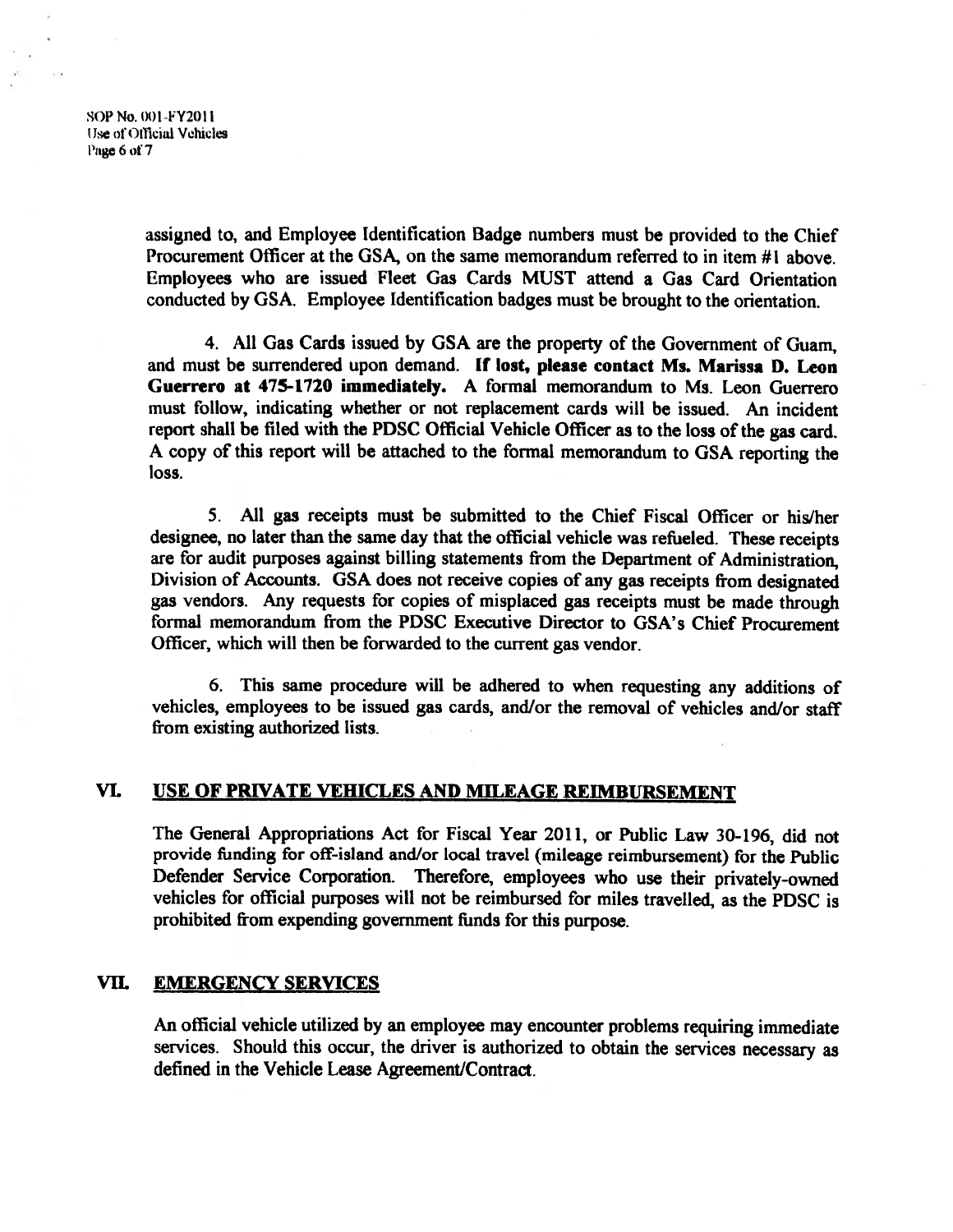SOP No. 001-FY2011 Use of Official Vehicles Page 7 of 7

#### VIII. VIOLATION(S)

<sup>A</sup> violation of any term or provision of this Official Vehicle Policy/Standard Operating Procedure is grounds for disciplinary action including termination.

#### IX. AUTHORITY AND IMPLEMENTATION

This Standard Operating Procedure/Policy is hereby adopted by the Public Defender Service Corporation, as approved by the Executive Director, and shall remain in full force and effect within the operations of the Corporation. Any changes, additions or deletions shall be made in writing, and approved by the Executive Director prior to implementation.

 $M$  $\frac{1}{N}$  MIKE A  $\frac{1}{N}$  MSPEROS,  $\frac{1}{N}$ Executive Director

Date:  $12/10$ 

Attachments:

- 1. PDSC Motor Vehicle Trip Ticket Form
- 2. Department of Revenue & Taxation's Report of Motor Vehicle Accident Form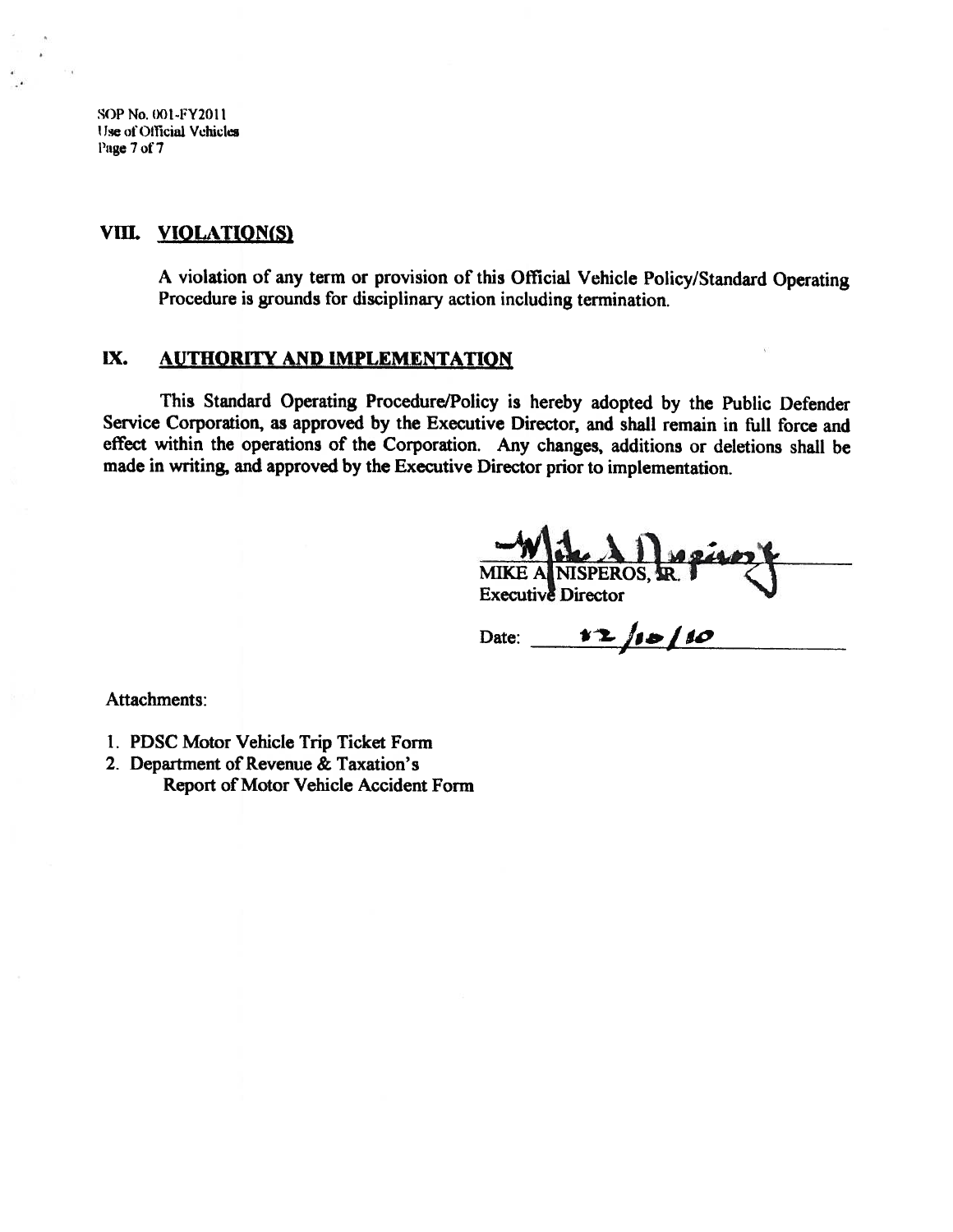# PUBLIC DEfENDER SERVICE CORPORATION

# MOTOR VEHICLE TRIP TICKET

|                                         | <b>OPERATOR:</b>   |                                                                                                                                                                                                                                                                                                                                                                         |                         |                            | DEPARTMENT/DIVISION: |                |                           |    | DATE:          |  |  |
|-----------------------------------------|--------------------|-------------------------------------------------------------------------------------------------------------------------------------------------------------------------------------------------------------------------------------------------------------------------------------------------------------------------------------------------------------------------|-------------------------|----------------------------|----------------------|----------------|---------------------------|----|----------------|--|--|
| <b>OPERATOR'S SIGNATURE:</b>            |                    |                                                                                                                                                                                                                                                                                                                                                                         |                         | <b>TRIP AUTHORIZED BY:</b> |                      |                | <b>LICENSE PLATE NO.:</b> |    |                |  |  |
| <b>TYPE OF VEHICLE:</b>                 |                    |                                                                                                                                                                                                                                                                                                                                                                         | <b>PURPOSE OF TRIP:</b> |                            |                      |                | <b>FUEL LEVEL:</b>        |    |                |  |  |
| $\mathbf{\Pi}$                          |                    | NOTE: WHEN THIS VEHICLE IS RETURNED TO THE OFFICIAL VEHICLE OFFICER, IT MUST BE CLEAN AND HAVE AT LEAST A X TANK OF FUEL YOU WILL ALSO<br>BE RESPONSIBLE FOR REPORTING ANY DAMAGE OTHER THAN THAT IDENTIFIED AT THE TIME OF ASSIGNMENT. THIS VEHICLE IS FOR OFFICIAL USE<br>ONLY. YOU ARE REQUIRED TO CARRY YOUR OPERATOR'S LICENSE WITH YOU WHEN DRIVING THIS VEHICLE, |                         |                            |                      |                |                           |    |                |  |  |
|                                         |                    | TIME:                                                                                                                                                                                                                                                                                                                                                                   |                         |                            |                      | <b>MILEAGE</b> |                           |    |                |  |  |
| START:                                  |                    |                                                                                                                                                                                                                                                                                                                                                                         | START:                  |                            |                      |                |                           |    |                |  |  |
| END:                                    |                    |                                                                                                                                                                                                                                                                                                                                                                         | <b>END:</b>             |                            |                      |                |                           |    |                |  |  |
|                                         |                    |                                                                                                                                                                                                                                                                                                                                                                         |                         | <b>TOTAL</b>               |                      |                |                           |    |                |  |  |
| <b>VEHICLE CONDITION</b><br>оит         |                    | IN                                                                                                                                                                                                                                                                                                                                                                      |                         | <b>VEHICLE CONDITION</b>   |                      | OUT            |                           | IN |                |  |  |
| <b>FENDERS</b>                          |                    |                                                                                                                                                                                                                                                                                                                                                                         |                         |                            | <b>GRILL</b>         |                |                           |    |                |  |  |
| <b>BODY</b>                             |                    |                                                                                                                                                                                                                                                                                                                                                                         |                         |                            |                      | <b>TIRES</b>   |                           |    |                |  |  |
| <b>HOOD</b>                             |                    |                                                                                                                                                                                                                                                                                                                                                                         |                         | <b>LIGHTS</b>              |                      |                |                           |    |                |  |  |
| <b>TRUNK &amp; INTERIOR</b>             |                    |                                                                                                                                                                                                                                                                                                                                                                         | <b>MIRRORS</b>          |                            |                      |                |                           |    |                |  |  |
| <b>BED &amp; TAIL GATE</b>              |                    | <b>TOOLS &amp; SPARE TIRE</b>                                                                                                                                                                                                                                                                                                                                           |                         |                            |                      |                |                           |    |                |  |  |
| <b>BUMPERS</b>                          |                    | <b>OIL/WATER</b>                                                                                                                                                                                                                                                                                                                                                        |                         |                            |                      |                |                           |    |                |  |  |
| <b>GLASS</b><br><b>INSPECTED BY</b>     |                    |                                                                                                                                                                                                                                                                                                                                                                         |                         |                            |                      | SAFETY BELT    |                           |    |                |  |  |
|                                         |                    |                                                                                                                                                                                                                                                                                                                                                                         |                         |                            | <b>TIME</b>          |                |                           |    |                |  |  |
| Ш                                       | <b>DESTINATION</b> |                                                                                                                                                                                                                                                                                                                                                                         | <b>ARRIVE</b>           |                            | <b>DEPART</b>        | <b>MILEAGE</b> |                           |    | <b>REMARKS</b> |  |  |
| <b>FROM</b>                             |                    |                                                                                                                                                                                                                                                                                                                                                                         |                         |                            |                      |                | <b>DEPART</b>             |    |                |  |  |
| <b>TO</b>                               |                    | <b>PDSC</b>                                                                                                                                                                                                                                                                                                                                                             |                         |                            |                      |                | <b>ARRIVE</b>             |    |                |  |  |
| 01<br>$\overline{\mathbf{r}}$           |                    |                                                                                                                                                                                                                                                                                                                                                                         |                         |                            |                      |                | <b>ARRIVE</b>             |    |                |  |  |
| 02<br><b>TO</b>                         |                    |                                                                                                                                                                                                                                                                                                                                                                         |                         |                            |                      |                | <b>ARRIVE</b>             |    |                |  |  |
| 03<br><b>TO</b>                         |                    |                                                                                                                                                                                                                                                                                                                                                                         |                         |                            |                      |                | <b>ARRIVE</b>             |    |                |  |  |
| $\boldsymbol{\mathsf{04}}$<br><b>TO</b> |                    |                                                                                                                                                                                                                                                                                                                                                                         |                         |                            |                      |                | <b>ARRIVE</b>             |    |                |  |  |
| 05<br><b>TO</b>                         |                    |                                                                                                                                                                                                                                                                                                                                                                         |                         |                            |                      |                | <b>ARRIVE</b>             |    |                |  |  |
| 06<br><b>TO</b>                         |                    |                                                                                                                                                                                                                                                                                                                                                                         |                         |                            |                      |                | <b>ARRIVE</b>             |    |                |  |  |
| 07<br>$\overline{10}$                   |                    |                                                                                                                                                                                                                                                                                                                                                                         |                         |                            |                      |                | <b>ARRIVE</b>             |    |                |  |  |
| 08<br>$\overline{10}$                   |                    |                                                                                                                                                                                                                                                                                                                                                                         |                         |                            |                      |                | <b>ARRIVE</b>             |    |                |  |  |
| 09                                      |                    |                                                                                                                                                                                                                                                                                                                                                                         |                         |                            |                      |                |                           |    |                |  |  |